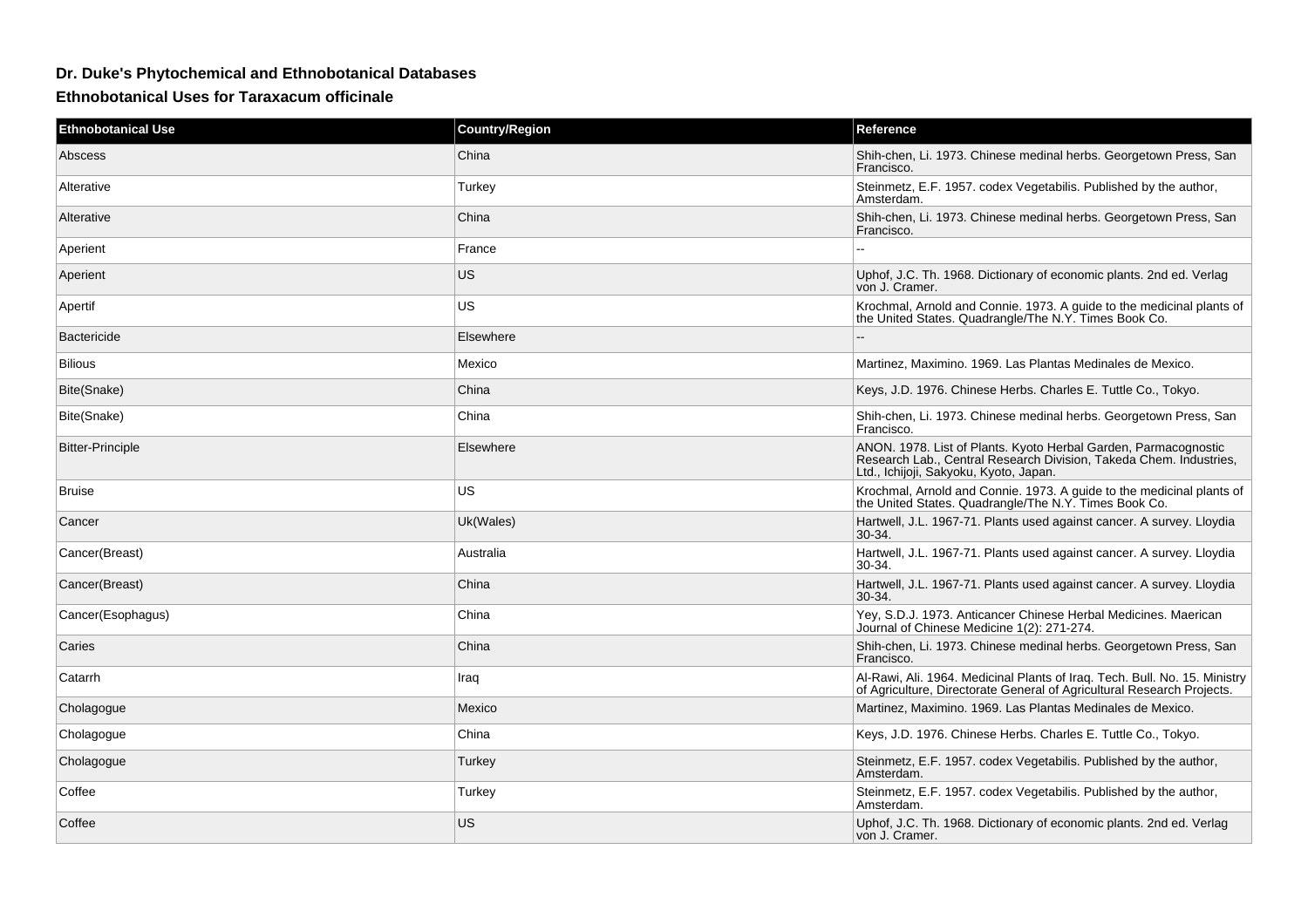| <b>Ethnobotanical Use</b> | <b>Country/Region</b> | Reference                                                                                                                                            |
|---------------------------|-----------------------|------------------------------------------------------------------------------------------------------------------------------------------------------|
| Depurative                | US(Amerindian)        | Krochmal, Arnold and Connie. 1973. A guide to the medicinal plants of<br>the United States. Quadrangle/The N.Y. Times Book Co.                       |
| Depurative                | Turkey                | Steinmetz, E.F. 1957. codex Vegetabilis. Published by the author,<br>Amsterdam.                                                                      |
| Depurative                | Spain                 | Font Query, P. 1979. Plantas Medicinales el Dioscorides Renovado.<br>Editorial Labor, S.A. Barcelona. 5th Ed.                                        |
| Diuretic                  | Turkey                | Steinmetz, E.F. 1957. codex Vegetabilis. Published by the author,<br>Amsterdam.                                                                      |
| Diuretic                  | Nepal                 |                                                                                                                                                      |
| Diuretic                  | US.                   | Uphof, J.C. Th. 1968. Dictionary of economic plants. 2nd ed. Verlag<br>von J. Cramer.                                                                |
| Diuretic                  | US                    | Krochmal, Arnold and Connie. 1973. A guide to the medicinal plants of<br>the United States. Quadrangle/The N.Y. Times Book Co.                       |
| Diuretic                  | Nepal                 | Singh, M.P., et al. 1979. Medicinal plants of Nepal - Retrospects and<br>prospects. Economic Botany 33(2): 185-198.                                  |
| Dyspepsia                 | China                 | Keys, J.D. 1976. Chinese Herbs. Charles E. Tuttle Co., Tokyo.                                                                                        |
| Dyspepsia                 | Mexico                | Martinez, Maximino. 1969. Las Plantas Medinales de Mexico.                                                                                           |
| Galactogogue              | China                 | Keys, J.D. 1976. Chinese Herbs. Charles E. Tuttle Co., Tokyo.                                                                                        |
| Heart                     | US(NM)                | Krochmal, Arnold and Connie. 1973. A guide to the medicinal plants of<br>the United States. Quadrangle/The N.Y. Times Book Co.                       |
| Heartburn                 | US(Amerindian)        | Krochmal, Arnold and Connie. 1973. A guide to the medicinal plants of<br>the United States. Quadrangle/The N.Y. Times Book Co.                       |
| Hepatitis                 | China                 | Keys, J.D. 1976. Chinese Herbs. Charles E. Tuttle Co., Tokyo.                                                                                        |
| Hepatitis                 | Mexico                | Martinez, Maximino. 1969. Las Plantas Medinales de Mexico.                                                                                           |
| Inappetence               | Mexico                | Martinez, Maximino. 1969. Las Plantas Medinales de Mexico.                                                                                           |
| Intoxicant                | Elsewhere             |                                                                                                                                                      |
| Intoxicant                | US                    | Krochmal, Arnold and Connie. 1973. A guide to the medicinal plants of<br>the United States. Quadrangle/The N.Y. Times Book Co.                       |
| Intoxicant                | US                    | Uphof, J.C. Th. 1968. Dictionary of economic plants. 2nd ed. Verlag<br>von J. Cramer.                                                                |
| Jaundice                  | Iraq                  | Al-Rawi, Ali. 1964. Medicinal Plants of Iraq. Tech. Bull. No. 15. Ministry<br>of Agriculture, Directorate General of Agricultural Research Projects. |
| Kidney                    | Nepal                 | Singh, M.P., et al. 1979. Medicinal plants of Nepal - Retrospects and<br>prospects. Economic Botany 33(2): 185-198.                                  |
| Kidney                    | Nepal                 |                                                                                                                                                      |
| Laxative                  | Mexico                | Martinez, Maximino. 1969. Las Plantas Medinales de Mexico.                                                                                           |
| Laxative                  | Turkey                | Steinmetz, E.F. 1957. codex Vegetabilis. Published by the author,<br>Amsterdam.                                                                      |
| Liver                     | Turkey                | Steinmetz, E.F. 1957. codex Vegetabilis. Published by the author,<br>Amsterdam.                                                                      |